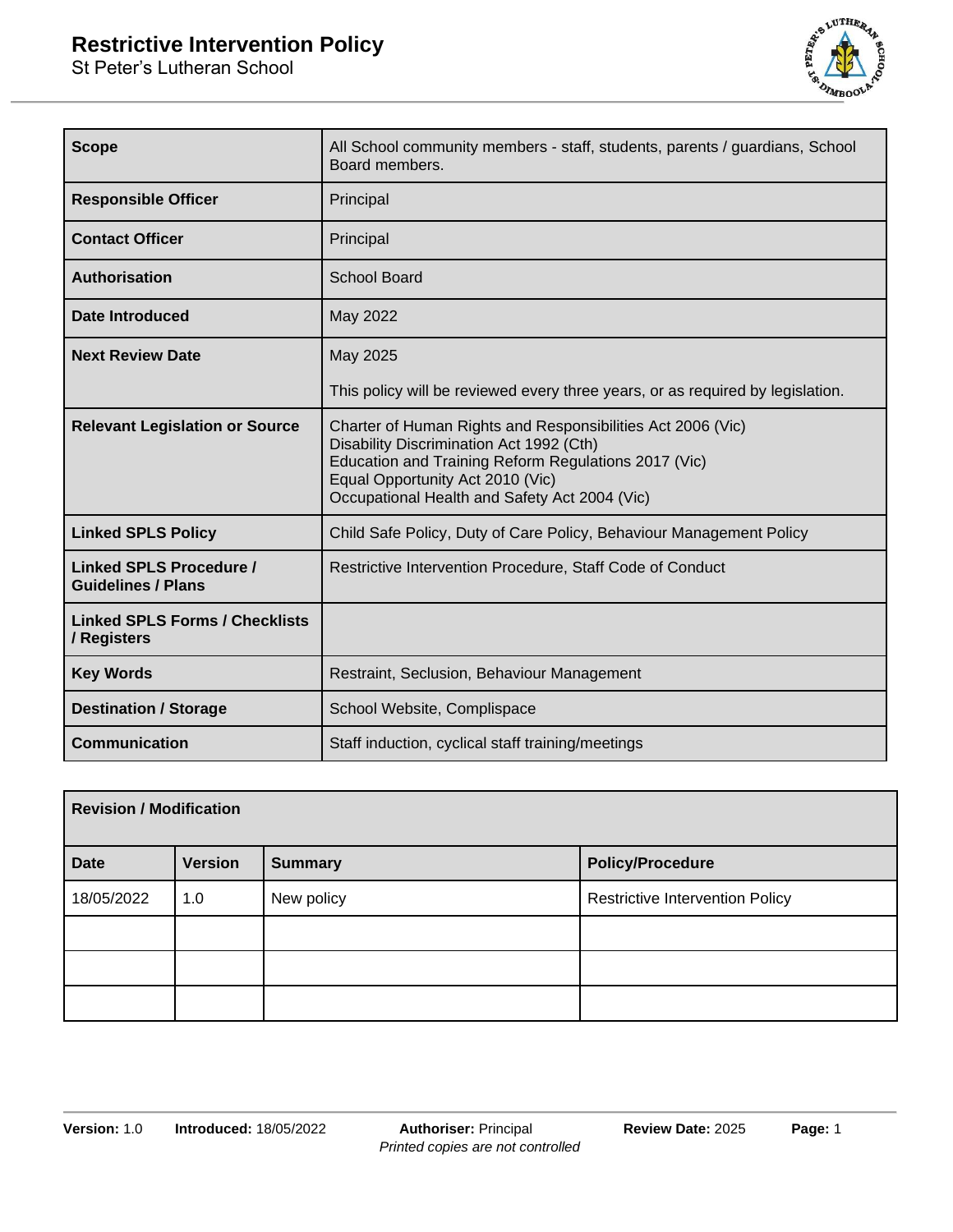St Peter's Lutheran School



#### **POLICY STATEMENT 1. RATIONALE**

The purpose of this policy is to ensure that ALL staff of St Peter's Lutheran School are informed about student restraint. Restraint is only used when certain conditions are met and ensures that appropriate standards and procedures are followed.

## **2. DEFINITIONS**

**Behaviour of Concern:** Behaviour that can cause physical harm to the person or any other person.

**Restrictive Intervention:** Any intervention that is used to restrict the rights or freedom of movement of a person including:

- physical restraint
- seclusion
- mechanical restraint
- chemical restraint

**Physical restraint:** means the use of physical force to prevent, restrict or subdue movement of a student's body or part of their body. Students are not free to move away when they are being physically restrained. Physical restraint should only be used when it is immediately required to protect the safety of the student or any other person.

In some limited circumstances, it may also be necessary to restrain a student from imminent dangerous behaviours by secluding them in an area where such action is immediately required to protect the safety of the student or any other person.

**Seclusion:** the solitary confinement of a student in a room or area (e.g. a garden) from which their exit is prevented by a barrier or another person. When used by a staff member in immediate response to behaviours of concern, seclusion may also include situations where a student is left alone in a room or area and reasonably believes they cannot leave that room or area even if they would physically be able to, i.e. it is not locked.

**Mechanical Restraint:** Mechanical restraint is the use of a device to prevent, restrict or subdue a person's movement for the primary purpose of influencing a person's behaviour.

Note: this does not include devices being used by a student that have been assessed and prescribed by an appropriate professional and are used for the specific and approved purposes for which such devices were designed, such as:

- adaptive devices or mechanical supports used to achieve proper body position;
- balance or alignment to allow greater freedom of mobility than would be possible without the use of such devices or mechanical supports;
- vehicle safety restraints when used as intended for the safe transport of a student in a moving vehicle;
- restraints for medical immobilisation (cast or splint to allow healing);
- orthopaedically prescribed devices that permit a student to participate in activities without risk or harm.

**Mechanical restraint** is not included in the definition of Regulation 25, as the use of a device would not be considered a reasonable action in response to an emergency situation within a school context. It is included here for awareness.

**Chemical restraint:** Any medication primarily used to control or subdue behaviour and which is not being used to treat an underlying physical or mental illness or a physical condition.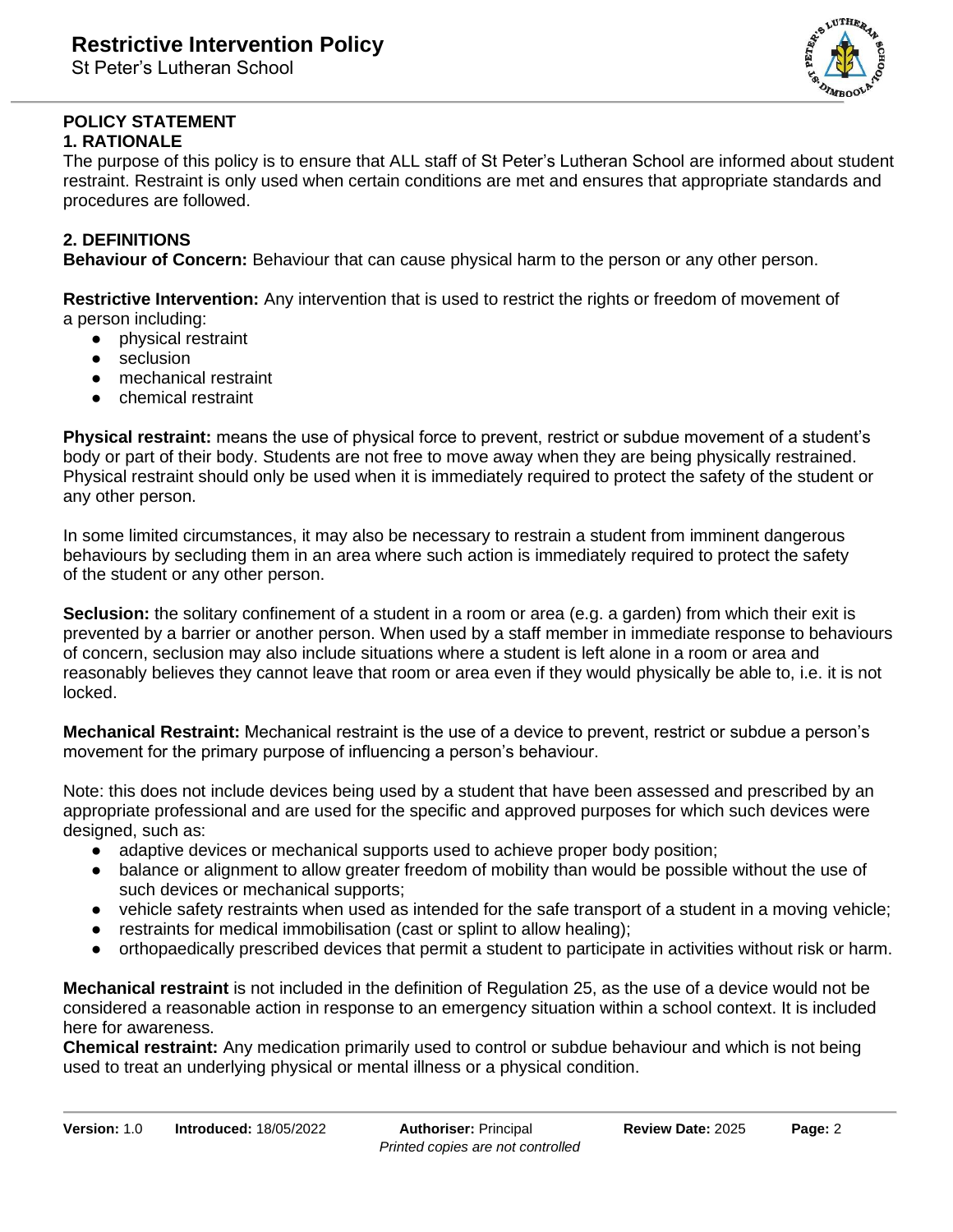

Chemical restraint is not included within the definition of Regulation 25, as the use of a medication would not be considered a reasonable action in response to an emergency situation within a school context. It is included here for awareness.

#### **3. POLICY**

Regulation 25 of the Education Training Reform Regulations 2017 provides that:

'A member of staff of a Government school may take any reasonable action that is immediately required to restrain a student of the school from acts or behaviour that is dangerous to the member of staff, the student, or any other person.'

To ensure St Peter's Lutheran School adopts actions to reduce or eliminate the requirements of physical intervention, restraint or seclusion, as per best practise, the following principles are to apply.

### **4. PRINCIPLES**

- The Victorian Education Department and Lutheran Education Australia Victoria, New South Wales, Tasmania (LEVNT) restrict the use of restrictive intervention, restraint or seclusion, which applies to all students in Victorian schools.
- Physical intervention, restraint or seclusion must not be used, except in situations where the student's behaviour poses an imminent threat of physical harm or danger to themself or others; where such action (i.e. to physically restrain or seclude) would be considered reasonable in all the circumstances; and where there is no less restrictive means of responding in the circumstances.
- Restraint or seclusion should be discontinued as soon as the immediate danger has dissipated (Refer to Regulation 25 Education And Training Reform Regulations 2017).
- Every effort should be made to prevent the need for the use of restrictive intervention, physical restraint or seclusion.
- The School will never use mechanical restraints or a drug/medication that restricts a student's freedom of movement, or to control behaviour.
- Any behavioural intervention must be consistent with the Charter of Human Rights and Responsibilities Act 2006 and also the student's rights to be treated with dignity and to be free from abuse.
- Physical intervention, restraint or seclusion must never be used as punishment or discipline (e.g. placing in seclusion for non-compliant behaviour); as a means of coercion or retaliation; or as a convenience.
- Physical intervention, restraint or seclusion should never be used in a manner that restricts a student's breathing or harms the student.
- Any use of physical intervention, restraint or seclusion must trigger a review and, if appropriate, a revision of behavioural strategies currently in place to address behaviour that causes harm to self or others. If positive behavioural strategies are not in place, staff will develop them.
- Where a student demonstrates behaviour that causes physical harm to themselves or others necessitating the use of physical intervention, restraint or seclusion, strategies to address this behaviour and the underlying cause must be reviewed.
- All staff members, and all other relevant school employees should be trained regularly on the appropriate use of effective alternatives to physical intervention, restraint or seclusion, such as positive behaviour supports (PBS).
- In every instance in which physical intervention, restraint or seclusion is used, the student must be carefully and continuously monitored to ensure that the physical intervention, restraint or seclusion is being used appropriately, and that the student, other students and staff members are safe.